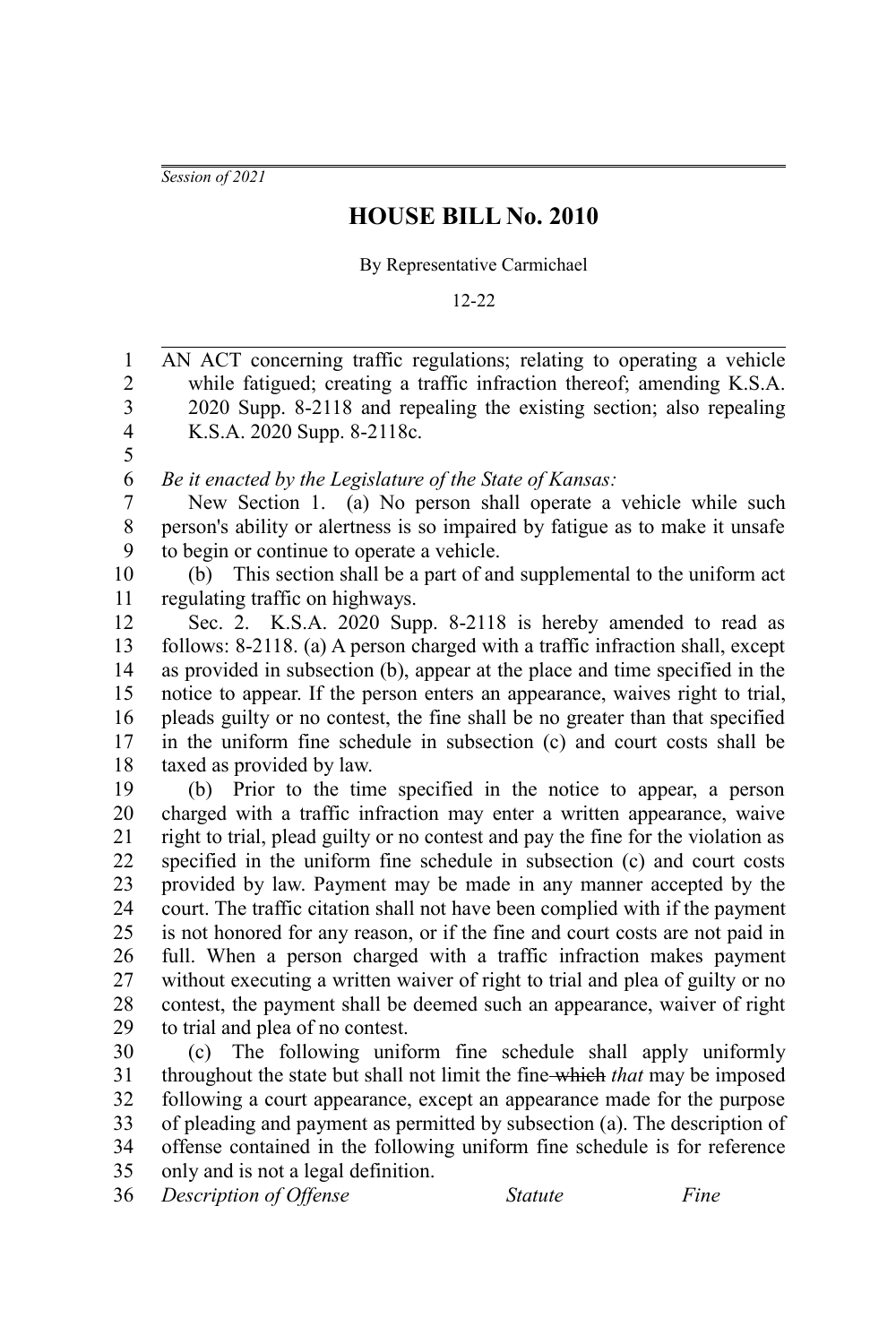HB 2010 2

| 1<br>$\overline{c}$               | Unsafe speed for prevailing<br>conditions                                            | 8-1557                   | \$75                                                                                 |
|-----------------------------------|--------------------------------------------------------------------------------------|--------------------------|--------------------------------------------------------------------------------------|
| 3<br>$\overline{\mathbf{4}}$<br>5 | Exceeding maximum speed<br>limit; or speeding in zone<br>posted by the state depart- | 8-1558<br>to<br>8-1560   | 1-10 mph over the<br>limit, \$45                                                     |
| 6<br>7<br>8<br>9                  | ment of transportation; or<br>speeding in locally posted<br>zone                     | 8-1560a<br>or<br>8-1560b | 11-20 mph over the<br>limit, \$45 plus \$6<br>per mph over 10<br>mph over the limit; |
| 10<br>11<br>12                    |                                                                                      |                          | 21-30 mph over the<br>limit, \$105 plus \$9<br>per mph over 20                       |
| 13<br>14                          |                                                                                      |                          | mph over the limit;<br>31 and more mph                                               |
| 15<br>16<br>17                    |                                                                                      |                          | over the limit, \$195<br>plus \$15 per mph<br>over 30 mph over                       |
| 18                                |                                                                                      |                          | the limit;                                                                           |
| 19<br>20                          | Disobeying traffic control de-<br>vice                                               | 8-1507                   | \$75                                                                                 |
| 21                                | Violating traffic control signal                                                     | 8-1508                   | \$75                                                                                 |
| 22<br>23                          | Violating pedestrian control<br>signal                                               | 8-1509                   | \$45                                                                                 |
| 24                                | Violating flashing traffic signals                                                   | 8-1510                   | \$75                                                                                 |
| 25                                | Violating lane-control signal                                                        | 8-1511                   | \$75                                                                                 |
| 26<br>27                          | Unauthorized sign, signal,<br>marking or device                                      | 8-1512                   | \$45                                                                                 |
| 28                                | Driving on left side of roadway                                                      | 8-1514                   | \$75                                                                                 |
| 29<br>30                          | Failure to keep right to pass<br>oncoming vehicle                                    | 8-1515                   | \$75                                                                                 |
| 31<br>32                          | Improper passing; increasing<br>speed when passed                                    | 8-1516                   | \$75                                                                                 |
| 33                                | Improper passing on right                                                            | 8-1517                   | \$75                                                                                 |
| 34                                | Passing on left with insuffi-                                                        | 8-1518                   | \$75                                                                                 |
| 35<br>36                          | cient clearance<br>Driving on left side where                                        | 8-1519                   | \$75                                                                                 |
| 37<br>38<br>39                    | curve, grade, intersec-<br>tion railroad crossing, or<br>obstructed view             |                          |                                                                                      |
| 40<br>41                          | Driving on left in no-passing<br>zone                                                | 8-1520                   | \$75                                                                                 |
| 42<br>43                          | Unlawful passing of stopped<br>emergency vehicle                                     | 8-1520a                  | \$75                                                                                 |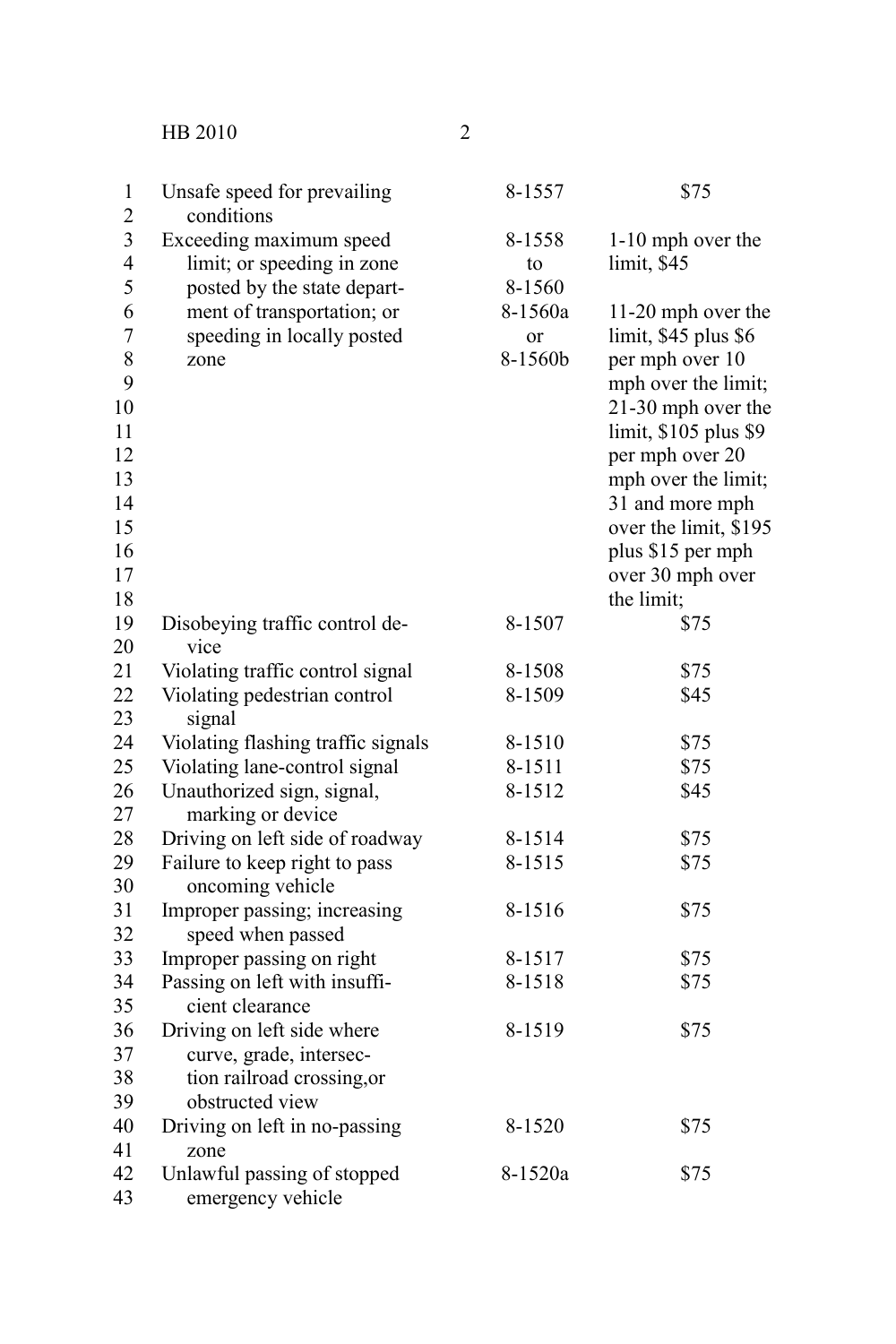HB 2010

| 1<br>$\overline{c}$ | Driving wrong direction on           | 8-1521  | \$75  |
|---------------------|--------------------------------------|---------|-------|
|                     | one-way road                         |         |       |
| 3<br>4              | Improper driving on laned<br>roadway | 8-1522  | \$75  |
| 5                   | Following too close                  | 8-1523  | \$75  |
| 6                   | Improper crossover on di-            | 8-1524  | \$45  |
| 7                   | vided highway                        |         |       |
| 8                   | Failure to yield right-of-way        | 8-1526  | \$75  |
| 9                   | at uncontrolled intersection         |         |       |
| 10                  | Failure to yield to approach-        | 8-1527  | \$75  |
| 11                  | ing vehicle when turning             |         |       |
| 12                  | left                                 |         |       |
| 13                  | Failure to yield at stop or          | 8-1528  | \$75  |
| 14                  | yield sign                           |         |       |
| 15                  | Failure to yield from private        | 8-1529  | \$75  |
| 16                  | road or driveway                     |         |       |
| 17                  | Failure to yield to emergency        | 8-1530  | \$195 |
| 18                  | vehicle                              |         |       |
| 19                  | Failure to yield to pedestrian       | 8-1531  | \$105 |
| 20                  | or vehicle working on                |         |       |
| 21                  | roadway                              |         |       |
| 22                  | Failure to comply with re-           | 8-1531a | \$45  |
| 23                  | strictions in road con-              |         |       |
| 24                  | struction zone                       |         |       |
| 25                  | Disobeying pedestrian traffic        | 8-1532  | \$45  |
| 26                  | control device                       |         |       |
| 27                  | Failure to yield to pedestrian       | 8-1533  | \$75  |
| 28                  | in crosswalk; pedestrian             |         |       |
| 29                  | suddenly entering road-              |         |       |
| 30                  | way; passing vehicle                 |         |       |
| 31                  | stopped for pedestrian at            |         |       |
| 32                  | crosswalk                            |         |       |
| 33                  | Improper pedestrian crossing         | 8-1534  | \$45  |
| 34                  | Failure to exercise due care in      | 8-1535  | \$45  |
| 35                  | regard to pedestrian                 |         |       |
| 36                  | Improper pedestrian move-            | 8-1536  | \$45  |
| 37                  | ment in crosswalk                    |         |       |
| 38                  | Improper use of roadway by           | 8-1537  | \$45  |
| 39                  | pedestrian                           |         |       |
| 40<br>41            | Soliciting ride or business          | 8-1538  | \$45  |
| 42                  | on roadway                           |         | \$45  |
|                     | Driving through safety zone          | 8-1539  |       |
| 43                  | Failure to yield to pedestrian       | 8-1540  | \$45  |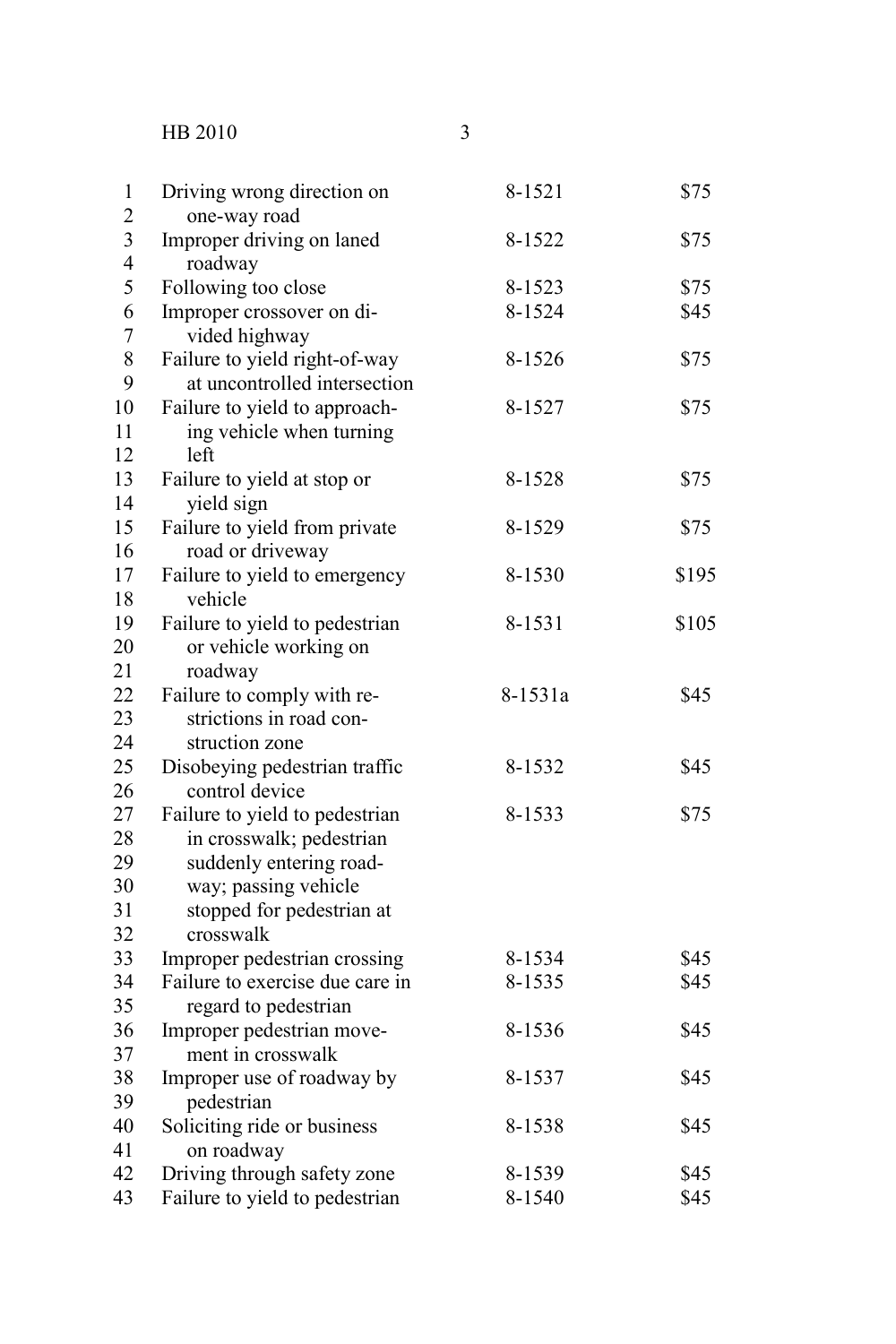| $\,1$            | on sidewalk                    |         |       |
|------------------|--------------------------------|---------|-------|
| $\overline{c}$   | Failure of pedestrian to yield | 8-1541  | \$45  |
| 3                | to emergency vehicle           |         |       |
| $\overline{4}$   | Failure to yield to blind pe-  | 8-1542  | \$45  |
| 5                | destrian                       |         |       |
| 6                | Pedestrian disobeying bridge   | 8-1544  | \$45  |
| $\boldsymbol{7}$ | or railroad signal             |         |       |
| $\,8\,$          | Improper turn or approach      | 8-1545  | \$75  |
| 9                | Improper "U" turn              | 8-1546  | \$75  |
| 10               | Unsafe starting of stopped     | 8-1547  | \$45  |
| 11               | vehicle                        |         |       |
| 12               | Unsafe turning or stopping,    | 8-1548  | \$75  |
| 13               | failure to give proper sig-    |         |       |
| 14               | nal; using turn signal un-     |         |       |
| 15               | lawfully                       |         |       |
| 16               | Improper method of giving      | 8-1549  | \$45  |
| 17               | notice of intention to turn    |         |       |
| 18               | Improper hand signal           | 8-1550  | \$45  |
| 19               | Failure to stop or obey        | 8-1551  | \$195 |
| 20               | road crossing signal           |         |       |
| 21               | Failure to stop at railroad    | 8-1552  | \$135 |
| 22               | crossing stop sign             |         |       |
| 23               | Certain hazardous vehicles     | 8-1553  | \$195 |
| 24               | failure to stop at railroad    |         |       |
| 25               | crossing                       |         |       |
| 26               | Improper moving of heavy       | 8-1554  | \$75  |
| 27               | equipment at railroad          |         |       |
| 28               | crossing                       |         |       |
| 29               | Vehicle emerging from alley,   | 8-1555  | \$75  |
| 30               | private roadway, building      |         |       |
| 31               | or driveway                    |         |       |
| 32               | Improper passing of school     | 8-1556  | \$315 |
| 33               | bus; improper use of           |         |       |
| 34               | school bus signals             |         |       |
| 35               | Improper passing of church     | 8-1556a | \$195 |
| 36               | or day-care bus; improper      |         |       |
| 37               | use of signals                 |         |       |
| 38               | Impeding normal traffic        | 8-1561  | \$45  |
| 39               | by slow speed                  |         |       |
| 40               | Speeding on motor-driven       | 8-1562  | \$75  |
| 41               | cycle                          |         |       |
| 42               | Speeding in certain vehicles   | 8-1563  | \$45  |
| 43               | or on posted bridge            |         |       |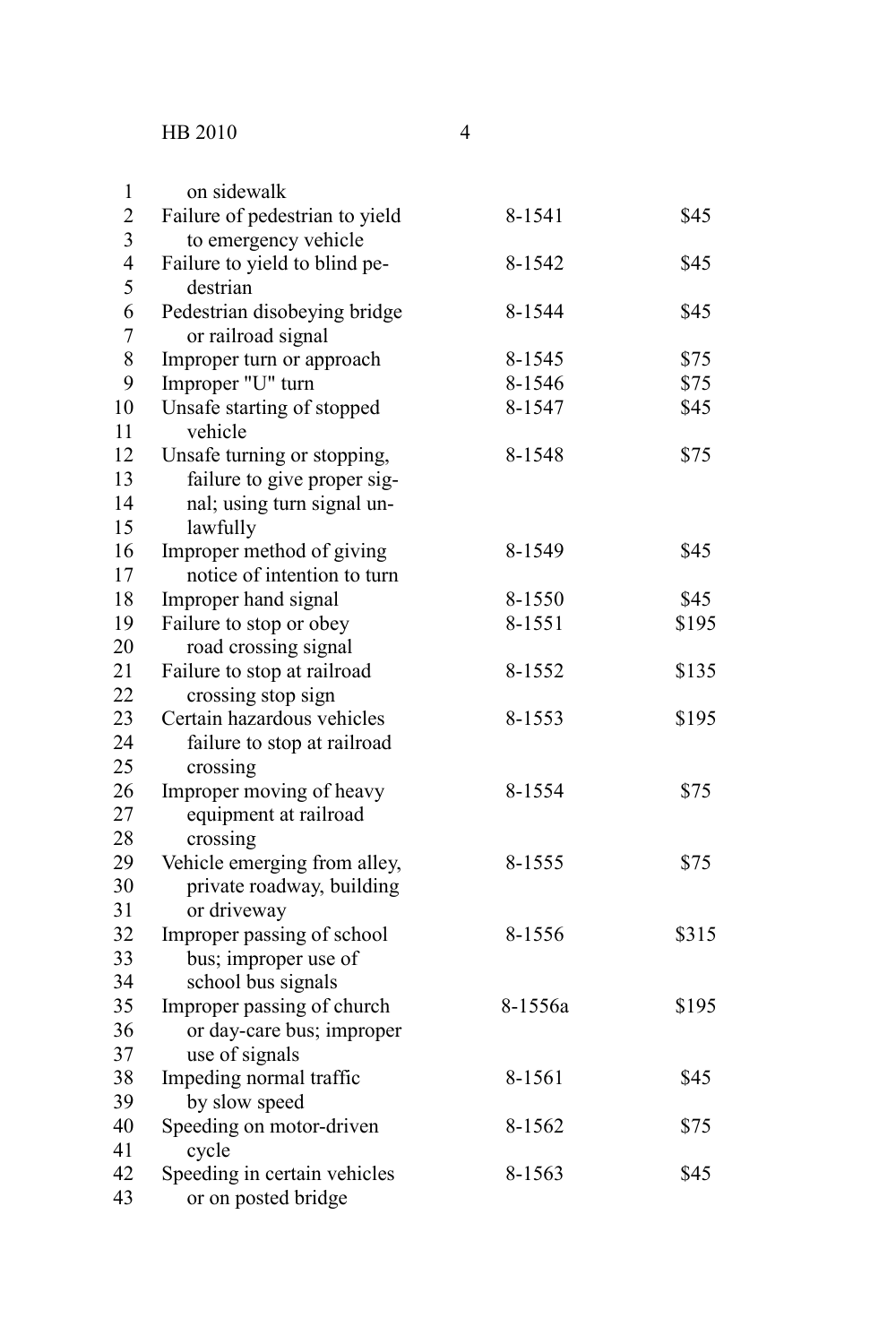HB 2010

| ۰                      |  |
|------------------------|--|
|                        |  |
| I<br>I<br>I<br>×<br>۰. |  |
|                        |  |

| $\mathbf{1}$            | Improper stopping, standing   | 8-1569  | \$45  |
|-------------------------|-------------------------------|---------|-------|
| $\overline{c}$          | or parking on roadway         |         |       |
| $\overline{\mathbf{3}}$ | Parking, standing or stopping | 8-1571  | \$45  |
| $\overline{4}$          | in prohibited area            |         |       |
| 5                       | Improper parking              | 8-1572  | \$45  |
| 6                       | Unattended vehicle            | 8-1573  | \$45  |
| $\overline{7}$          | Improper backing              | 8-1574  | \$45  |
| 8                       | Driving on sidewalk           | 8-1575  | \$45  |
| 9                       | Driving with view or driving  | 8-1576  | \$45  |
| 10                      | mechanism obstructed          |         |       |
| 11                      | Unsafe opening of vehicle     | 8-1577  | \$45  |
| 12                      | door                          |         |       |
| 13                      | Riding in house trailer       | 8-1578  | \$45  |
| 14                      | Unlawful riding on vehicle    | 8-1578a | \$75  |
| 15                      | Improper driving in defiles,  | 8-1579  | \$45  |
| 16                      | canyons, or on grades         |         |       |
| 17                      | Coasting                      | 8-1580  | \$45  |
| 18                      | Following fire apparatus too  | 8-1581  | \$75  |
| 19                      | closely                       |         |       |
| 20                      | Driving over fire hose        | 8-1582  | \$45  |
| 21                      | Putting glass, etc., on high- | 8-1583  | \$105 |
| 22                      | way                           |         |       |
| 23                      | Driving into intersection,    | 8-1584  | \$45  |
| 24                      | crosswalk, or crossing        |         |       |
| 25                      | without sufficient space      |         |       |
| 26                      | on other side                 |         |       |
| 27                      | Improper operation of snow-   | 8-1585  | \$45  |
| 28                      | mobile on highway             |         |       |
| 29                      | Parental responsibility of    | 8-1586  | \$45  |
| 30                      | child riding bicycle          |         |       |
| 31                      | Not riding on bicycle seat;   | 8-1588  | \$45  |
| 32                      | too many persons on           |         |       |
| 33                      | bicycle                       |         |       |
| 34                      | Clinging to other vehicle     | 8-1589  | \$45  |
| 35                      | Improper riding of bicycle on | 8-1590  | \$45  |
| 36                      | roadway                       |         |       |
| 37                      | Carrying articles on bicycle; | 8-1591  | \$45  |
| 38                      | one hand on handlebars        |         |       |
| 39                      | Improper bicycle lamps,       | 8-1592  | \$45  |
| 40                      | brakes or reflectors          |         |       |
| 41                      | Improper operation of mo-     | 8-1594  | \$45  |
| 42                      | torcycle; seats; passen-      |         |       |
| 43                      | gers, bundles                 |         |       |
|                         |                               |         |       |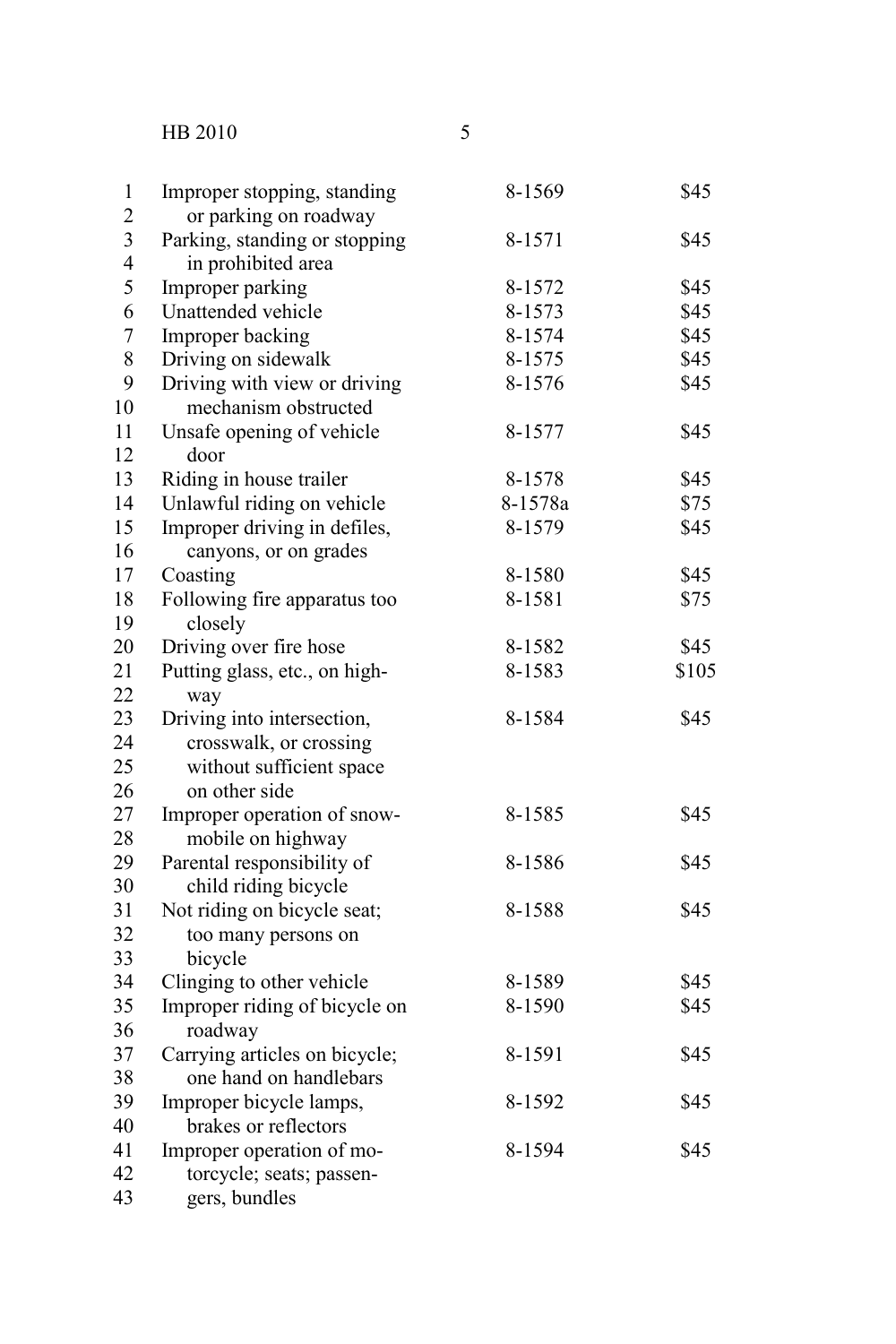HB 2010

| $\,1$                   | Improper operation of motor     | 8-1595        | \$75  |
|-------------------------|---------------------------------|---------------|-------|
| $\overline{c}$          | cycle on laned roadway          |               |       |
| $\overline{\mathbf{3}}$ | Motorcycle clinging to other    | 8-1596        | \$45  |
| $\overline{4}$          | vehicle                         |               |       |
| 5                       | Improper motorcycle handle-     | 8-1597        | \$75  |
| 6                       | bars or passenger               |               |       |
| $\overline{7}$          | equipment                       |               |       |
| 8                       | Motorcycle helmet and eye-      | 8-1598        | \$45  |
| 9                       | protection requirements         |               |       |
| 10                      | Unlawful operation of all-ter-  | 8-15,100      | \$75  |
| 11                      | rain vehicle                    |               |       |
| 12                      | Unlawful operation of           | 8-15,101      | \$75  |
| 13                      | low-speed vehicle               |               |       |
| 14                      | Littering                       | 8-15,102      | \$115 |
| 15                      | Disobeying school crossing      | 8-15,103      | \$75  |
| 16                      | guard                           |               |       |
| 17                      | Unlawful operation of micro     | 8-15,106      | \$75  |
| 18                      | utility truck                   |               |       |
| 19                      | Failure to remove vehicles in   | 8-15,107      | \$75  |
| 20                      | accidents                       |               |       |
| 21                      | Unlawful operation of golf      | 8-15,108      | \$75  |
| 22                      | cart                            |               |       |
| 23                      | Unlawful operation of work-     | 8-15,109      | \$75  |
| 24                      | site utility vehicle            |               |       |
| 25                      | Unlawful display of license     | 8-15,110      | \$60  |
| 26                      | plate                           |               |       |
| 27                      | Unlawful text messaging         | 8-15,111      | \$60  |
| 28                      | Unlawful passing of a waste     | 8-15,112      | \$45  |
| 29                      | collection vehicle              |               |       |
| 30                      | Unlawful operation of electric- | $8 - 15, 113$ | \$45  |
| 31                      | assisted scooter                |               |       |
| 32                      | Operating vehicle while         |               |       |
| 33                      | fatigued                        | section 1     | \$75  |
| 34                      | Equipment offenses that are     | 8-1701        | \$75  |
| 35                      | not misdemeanors                |               |       |
| 36                      | Driving without lights when     | 8-1703        | \$45  |
| 37                      | needed                          |               |       |
| 38                      | Defective headlamps             | 8-1705        | \$45  |
| 39                      | Defective tail lamps            | 8-1706        | \$45  |
| 40                      | Defective reflector             | 8-1707        | \$45  |
| 41                      | Improper stop lamp or turn      | 8-1708        | \$45  |
| 42                      | signal                          |               |       |
| 43                      | Improper lighting equipment     | 8-1710        | \$45  |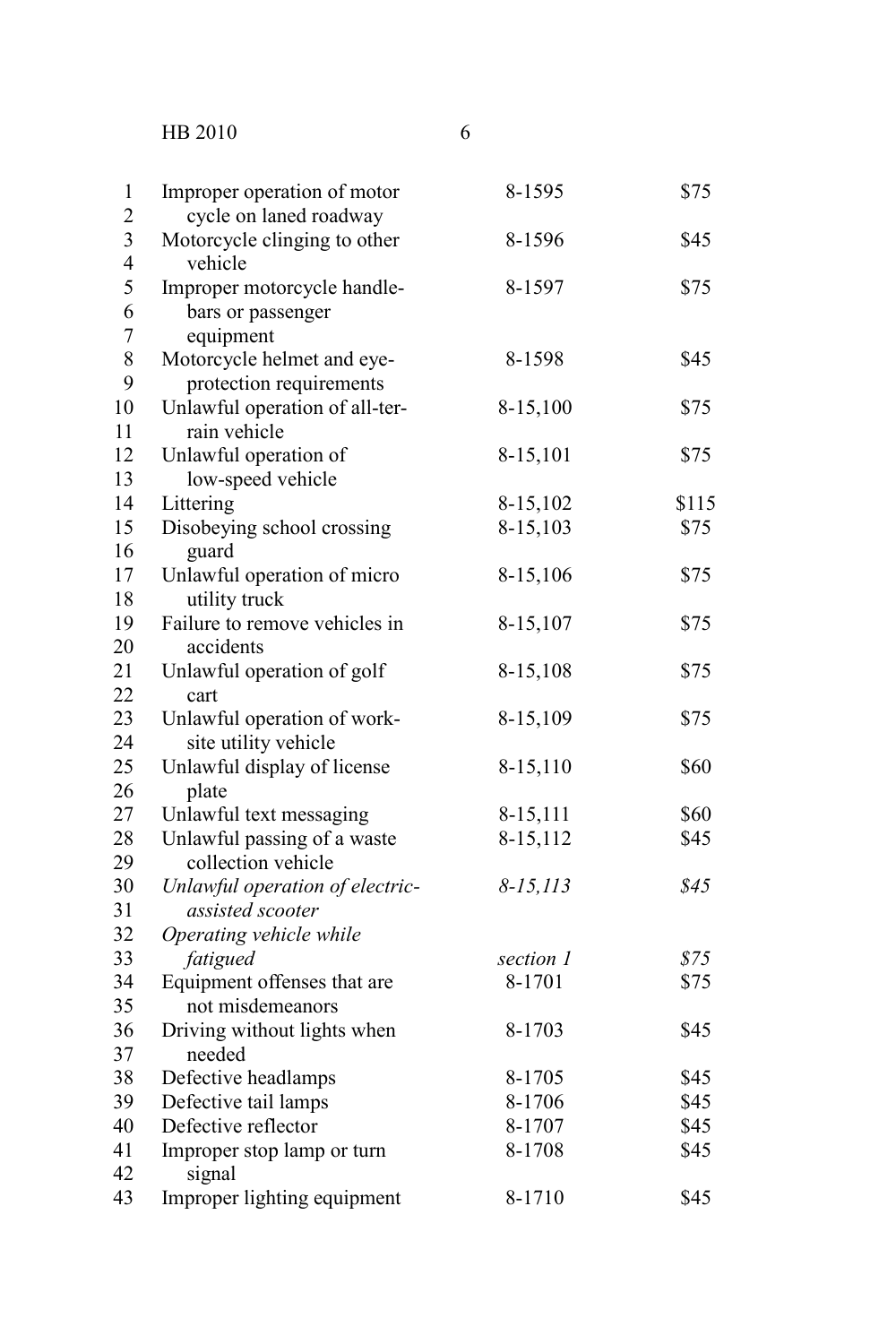| 1                | on certain vehicles                                |        |      |
|------------------|----------------------------------------------------|--------|------|
| $\overline{2}$   | Improper lamp color on cer-                        | 8-1711 | \$45 |
| 3                | tain vehicles                                      |        |      |
| 4                | Improper mounting of re-                           | 8-1712 | \$45 |
| 5                | flectors and lamps on cer-                         |        |      |
| 6                | tain vehicles                                      |        |      |
| $\boldsymbol{7}$ | Improper visibility of reflec-                     | 8-1713 | \$45 |
| 8                | tors and lamps on certain                          |        |      |
| 9                | vehicles                                           |        |      |
| 10               | No lamp or flag on projecting                      | 8-1715 | \$75 |
| 11               | load                                               |        |      |
| 12               | Improper lamps on parked                           | 8-1716 | \$45 |
| 13               | vehicle                                            |        |      |
| 14               | Improper lights, lamps, re-                        | 8-1717 | \$45 |
| 15               | flectors and emblems on                            |        |      |
| 16               | farm tractors or slow-                             |        |      |
| 17               | moving vehicles                                    |        |      |
| 18<br>19         | Improper lamps and equip-                          | 8-1718 | \$45 |
| 20               | ment on implements of                              |        |      |
| 21               | husbandry, road machin-<br>ery or animal-drawn ve- |        |      |
| 22               | hicles                                             |        |      |
| 23               | Unlawful use of spot, fog, or                      | 8-1719 | \$45 |
| 24               | auxiliary lamp                                     |        |      |
| 25               | Improper lamps or lights on                        | 8-1720 | \$45 |
| 26               | emergency vehicle                                  |        |      |
| 27               | Improper stop or turn signal                       | 8-1721 | \$45 |
| 28               | Improper vehicular hazard                          | 8-1722 | \$45 |
| 29               | warning lamp                                       |        |      |
| 30               | Unauthorized additional                            | 8-1723 | \$45 |
| 31               | lighting equipment                                 |        |      |
| 32               | Improper multiple-beam lights                      | 8-1724 | \$45 |
| 33               | Failure to dim headlights                          | 8-1725 | \$75 |
| 34               | Improper single-beam head-                         | 8-1726 | \$45 |
| 35               | lights                                             |        |      |
| 36               | Improper speed with alter-                         | 8-1727 | \$45 |
| 37               | nate lighting                                      |        |      |
| 38               | Improper number of driving                         | 8-1728 | \$45 |
| 39               | lamps                                              |        |      |
| 40               | Unauthorized lights and sig-                       | 8-1729 | \$45 |
| 41               | nals                                               |        |      |
| 42               | Improper school bus lighting                       | 8-1730 | \$45 |
| 43               | equipment and warning                              |        |      |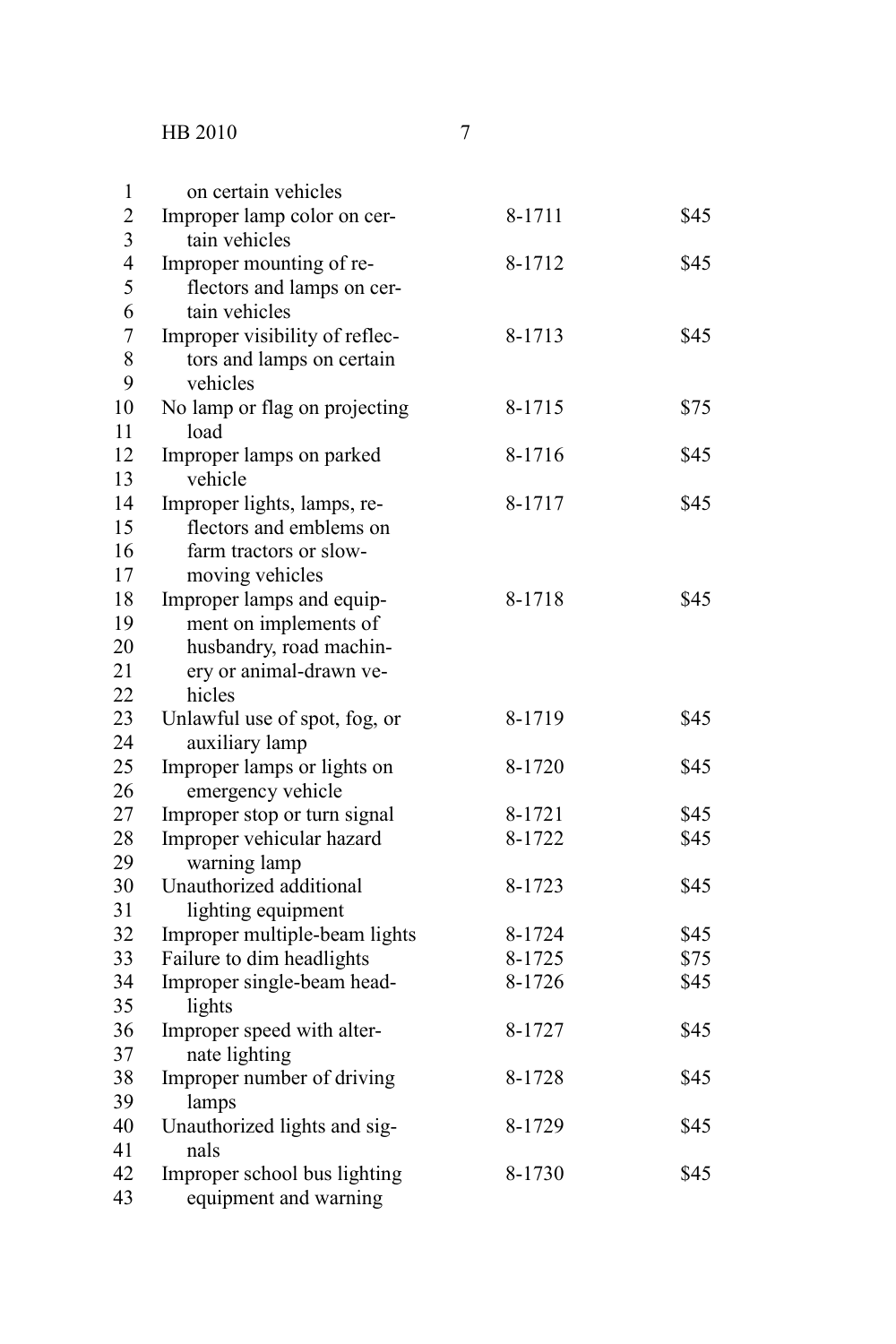| $\mathbf{1}$   | devices                       |         |      |
|----------------|-------------------------------|---------|------|
| $\overline{2}$ | Unauthorized lights and de-   | 8-1730a | \$45 |
| 3              | vices on church or day-       |         |      |
| $\overline{4}$ | care bus                      |         |      |
| 5              | Improper lights on highway    | 8-1731  | \$45 |
| 6              | construction or maintenance   |         |      |
| $\overline{7}$ | vehicles                      |         |      |
| 8              | Defective brakes              | 8-1734  | \$45 |
| 9              | Defective or improper use of  | 8-1738  | \$45 |
| 10             | horn or warning device        |         |      |
| 11             | Defective muffler             | 8-1739  | \$45 |
| 12             | Defective mirror              | 8-1740  | \$45 |
| 13             | Defective wipers; obstructed  | 8-1741  | \$45 |
| 14             | windshield or windows         |         |      |
| 15             | Improper tires                | 8-1742  | \$45 |
| 16             | Improper flares or warning    | 8-1744  | \$45 |
| 17             | devices                       |         |      |
| 18             | Improper use of vehicular     | 8-1745  | \$45 |
| 19             | hazard warning lamps          |         |      |
| 20             | and devices                   |         |      |
| 21             | Improper air-conditioning     | 8-1747  | \$45 |
| 22             | equipment                     |         |      |
| 23             | Improper safety belt or       | 8-1749  | \$45 |
| 24             | shoulder harness              |         |      |
| 25             | Improper wide-based single    | 8-1742b | \$75 |
| 26             | tires                         |         |      |
| 27             | Improper compression re-      | 8-1761  | \$75 |
| 28             | lease engine braking sys-     |         |      |
| 29             | tem                           |         |      |
| 30             | Defective motorcycle head-    | 8-1801  | \$45 |
| 31             | lamp                          |         |      |
| 32             | Defective motorcycle tail     | 8-1802  | \$45 |
| 33             | lamp                          |         |      |
| 34             | Defective motorcycle reflec-  | 8-1803  | \$45 |
| 35             | tor                           |         |      |
| 36             | Defective motorcycle stop     | 8-1804  | \$45 |
| 37             | lamps and turn signals        |         |      |
| 38             | Defective multiple-beam       | 8-1805  | \$45 |
| 39             | lighting                      |         |      |
| 40             | Improper road-lighting equip- | 8-1806  | \$45 |
| 41             | ment on motor-driven cy-      |         |      |
| 42             | cles                          |         |      |
| 43             | Defective motorcycle or mo-   | 8-1807  | \$45 |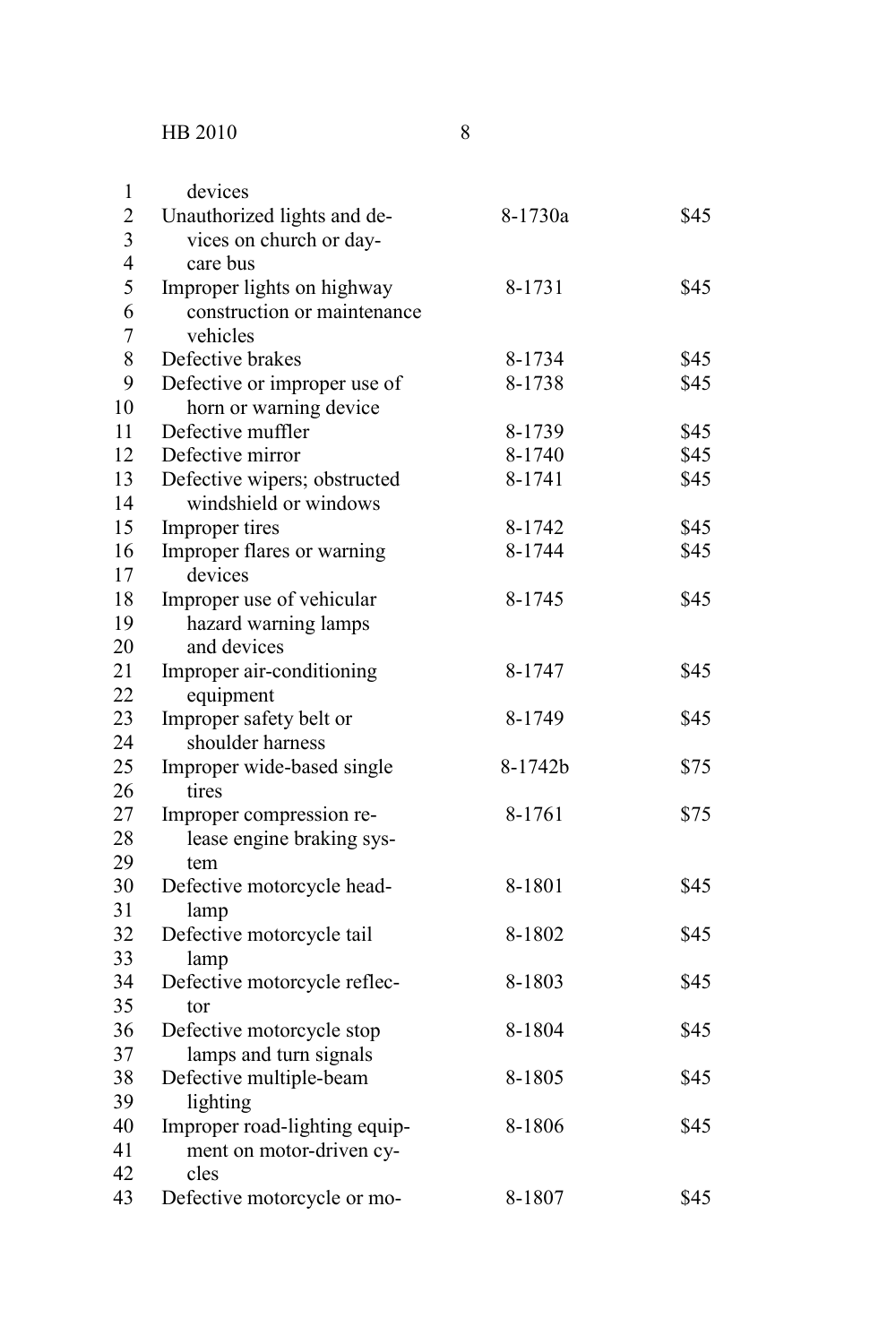| $\mathbf{1}$   | tor-driven cycle brakes       |            |                     |
|----------------|-------------------------------|------------|---------------------|
| $\overline{2}$ | Improper performance abil-    | 8-1808     | \$45                |
| 3              | ity of brakes                 |            |                     |
| $\overline{4}$ | Operating motorcycle with     | 8-1809     | \$45                |
| 5              | disapproved braking sys-      |            |                     |
| 6              | tem                           |            |                     |
| $\overline{7}$ | Defective horn, muffler, mir- | 8-1810     | \$45                |
| 8              | rors or tires                 |            |                     |
| 9              | Unlawful statehouse parking   | 75-4510a   | \$30                |
| 10             | Exceeding gross weight of     | 8-1909     | Pounds Overweight   |
| 11             | vehicle or combination        |            | up to 1000\$40      |
| 12             |                               |            | 1001 to $2000$ 3¢   |
| 13             |                               |            | per pound           |
| 14             |                               |            | 2001 to 50005¢      |
| 15             |                               |            | per pound           |
| 16             |                               |            | 5001 to 75007¢      |
| 17             |                               |            | per pound           |
| 18             |                               |            | 7501 and over $10¢$ |
| 19             |                               |            | per pound           |
| 20             | Exceeding gross weight on     | 8-1908     | Pounds Overweight   |
| 21             | any axle or tandem,           |            | up to 1000\$40      |
| 22             | triple or quad axles          |            | 1001 to $2000$ 3¢   |
| 23             |                               |            | per pound           |
| 24             |                               |            | 2001 to 50005¢      |
| 25             |                               |            | per pound           |
| 26             |                               |            |                     |
| 27             |                               |            | per pound           |
| 28             |                               |            | 7501 and over $10¢$ |
| 29             |                               |            | per pound           |
| 30             | Failure to obtain proper re-  | 66-1324    | \$287               |
| 31             | gistration, clearance or      |            |                     |
| 32             | to have current cer-          |            |                     |
| 33             | tification                    |            |                     |
| 34             | Insufficient liability insur- | 66-1,128   | \$137               |
| 35             | ance for motor carriers       | or 66-1314 |                     |
| 36             | Failure to obtain interstate  | 79-34,122  | \$137               |
| 37             | motor fuel tax author-        |            |                     |
| 38             | ization                       |            |                     |
| 39             | No authority as private or    | 66-1,111   | \$137               |
| 40             | common carrier                |            |                     |
| 41             | Violation of motor carrier    | 66-1,129   | \$115               |
| 42             | safety rules and regula-      |            |                     |
| 43             | tions, except for viola-      |            |                     |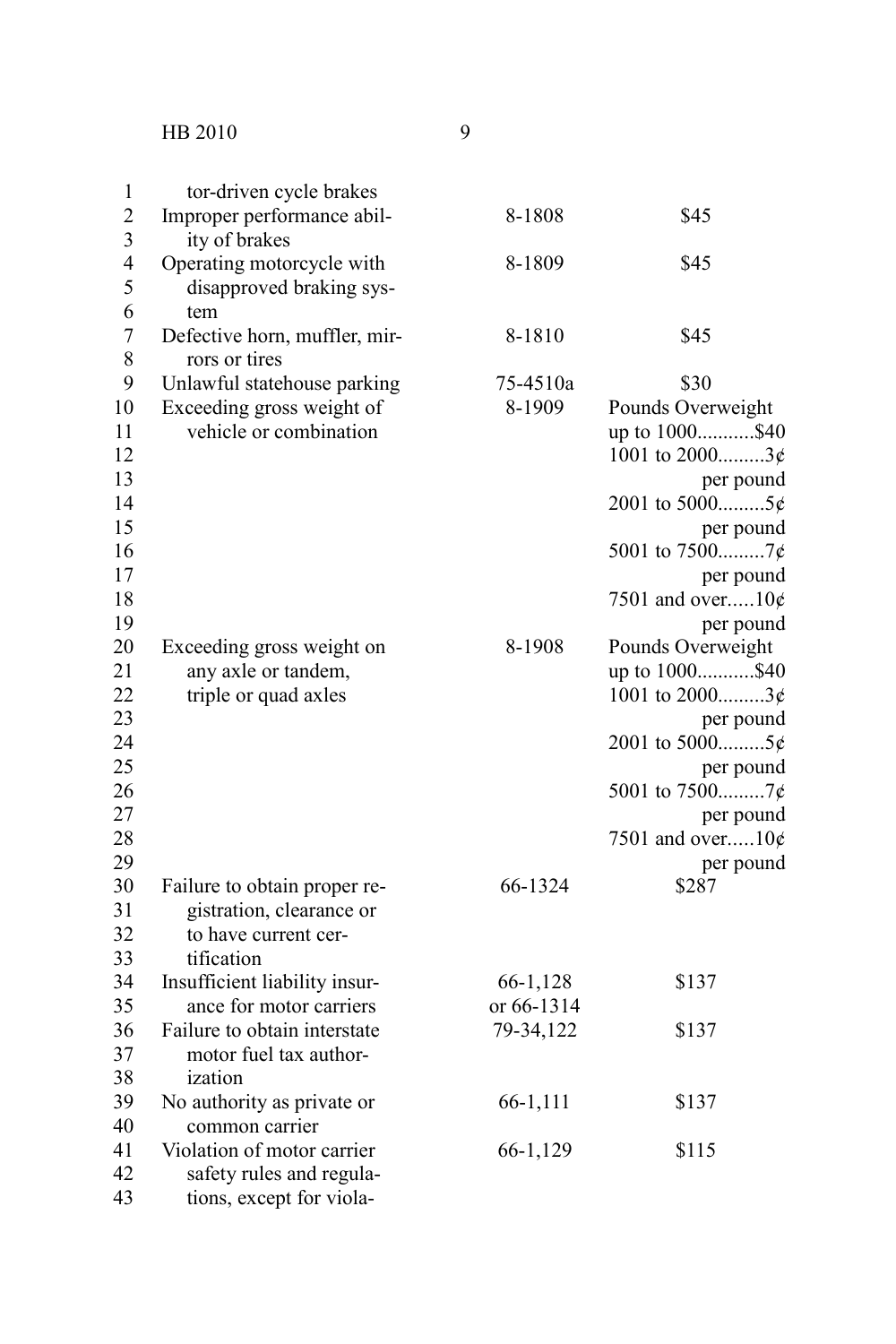tions specified in K.S.A. 1

- 66-1,130(b)(2), and 2
- amendments thereto 3

(d) Traffic offenses classified as traffic infractions by this section shall be classified as ordinance traffic infractions by those cities adopting ordinances prohibiting the same offenses. A schedule of fines for all ordinance traffic infractions shall be established by the municipal judge in the manner prescribed by K.S.A. 12-4305, and amendments thereto. Such fines may vary from those contained in the uniform fine schedule contained in subsection (c). 4 5 6 7 8 9 10

(e) Fines listed in the uniform fine schedule contained in subsection (c) shall be doubled if a person is convicted of a traffic infraction, which is defined as a moving violation in accordance with rules and regulations adopted pursuant to K.S.A. 8-249, and amendments thereto, committed within any road construction zone as defined in K.S.A. 8-1458a, and amendments thereto. 11 12 13 14 15 16

(f) For a second violation of K.S.A. 8-1908 or 8-1909, and amendments thereto, within two years after a prior conviction of K.S.A. 8- 1908 or 8-1909, and amendments thereto, such person, upon conviction shall be fined  $1\frac{1}{2}$  times the applicable amount from one, but not both, of the schedules listed in the uniform fine schedule contained in subsection (c). For a third violation of K.S.A. 8-1908 or 8-1909, and amendments thereto, within two years, after two prior convictions of K.S.A. 8-1908 or 8-1909, and amendments thereto, such person, upon conviction shall be fined two times the applicable amount from one, but not both, of the schedules listed in the uniform fine schedule contained in subsection (c). For a fourth and each succeeding violation of K.S.A. 8-1908 or 8-1909, and amendments thereto, within two years after three prior convictions of K.S.A. 8-1908 or 8-1909, and amendments thereto, such person, upon conviction shall be fined 2½ times the applicable amount from one, but not both, of the schedules listed in the uniform fine schedule contained in subsection (c). 17 18 19 20 21 22 23 24 25 26 27 28 29 30 31 32

(g) Fines listed in the uniform fine schedule contained in subsection (c) relating to exceeding the maximum speed limit, shall be doubled if a person is convicted of exceeding the maximum speed limit in a school zone authorized under K.S.A. 8-1560(a)(4), and amendments thereto. 33 34 35 36

(h) For a second violation of K.S.A. 8-1556, and amendments thereto, within five years after a prior conviction of K.S.A. 8-1556, and amendments thereto, such person, upon conviction, shall be fined \$750 for the second violation. For a third and each succeeding violation of K.S.A. 8-1556, and amendments thereto, within five years after two prior convictions of K.S.A. 8-1556, and amendments thereto, such person, upon conviction, shall be fined \$1,000 for the third and each succeeding 37 38 39 40 41 42 43